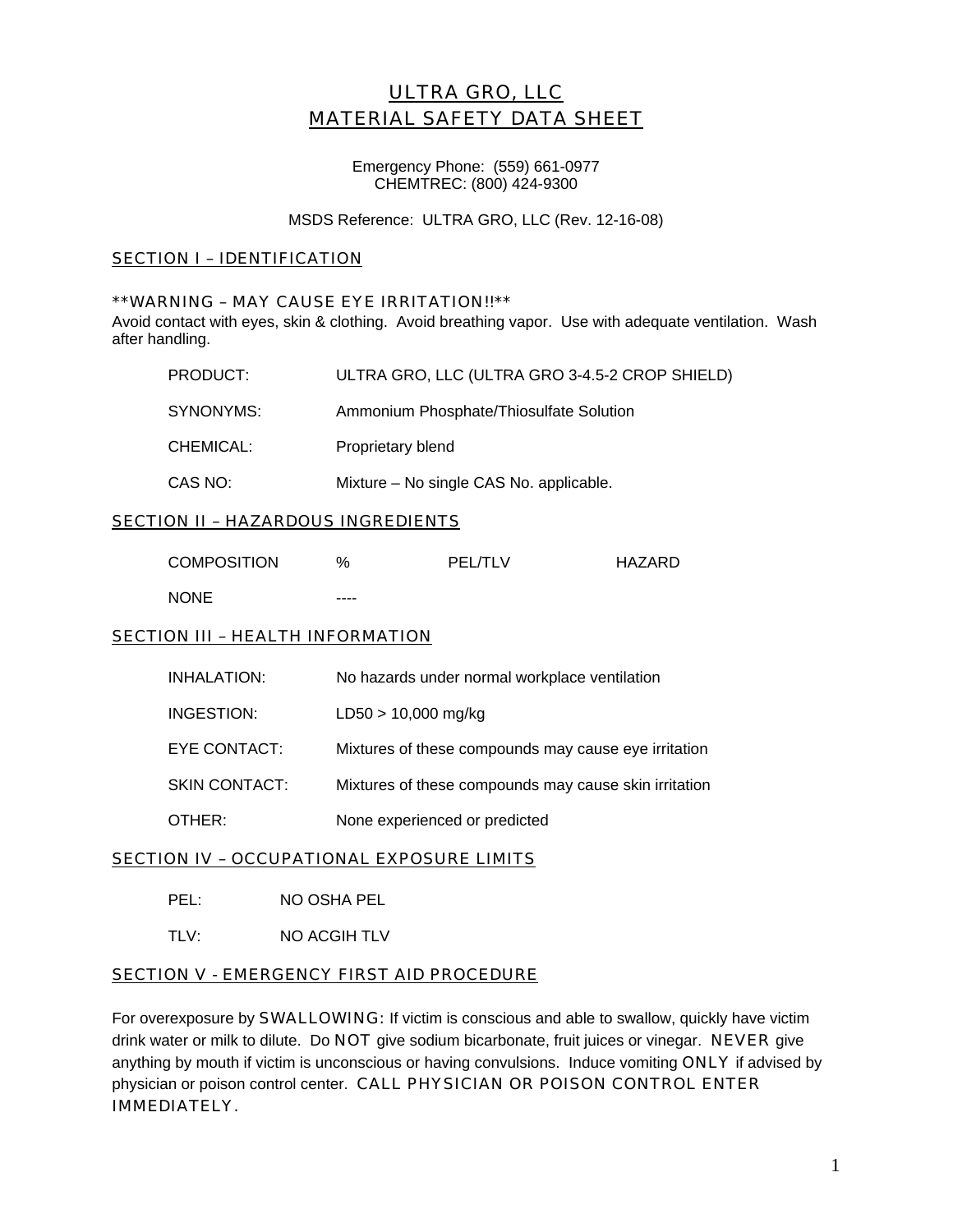For overexposure by **SKIN CONTACT:** Immediately flush skin with plenty of water while removing contaminated clothing. Wash clothing before reuse.

For overexposure by EYE CONTACT: Immediately flush eyes with plenty of cool water for at least 15 minutes. Do not let victim rub eyes. GET MEDICAL ATTENTION IMMEDIATELY.

## SECTION VI – PHYSICAL DATA

 BOILING POINT: 210 Degrees Fahrenheit VAPOR PRESSURE: 0.25 (psi) SPECIFIC GRAVITY: 1.14 (water = 1) pH: 7.2 VAPOR DENSITY:  $> 1$  ( air = 1) WATER SOLUBILITY: Miscible APPEARANCE: Brown Liquid ODOR: Slight Ammonia

# SECTION VII – FIRE & EXPLOSION HAZARD

FLASH POINT: > 350 Degrees Fahrenheit (pm-astm-d93)

FLAMMABLE LIMITS IN AIR, LOWER: Not Flammable

FLAMMABLE LIMITS IN AIR, UPPER: Not Flammable

NFPA RATING: None

SPECIAL FIREFIGHTING PROCEDURES OR PRECAUTIONS: This material will not create a fire, health or environmental hazard with any normal extinguishing techniques. (water, foam, CO2 or dry chemicals)

UNUSUAL FIRE OR EXPLOSION HAZARDS: Firefighters should wear self-contained breathing apparatus when there is a possibility of exposure to smoke, fumes or hazardous decomposition products.

### **SECTION VIII - REACTIVITY**

STABILITY: Stable

 CONDITIONS & MATERIALS TO AVOID: Do not mix directly with strong acids, bases or oxidizers

HAZARDOUS DECOMPOSITION PRODUCTS: Burning may produce phosphorous pentoxide.